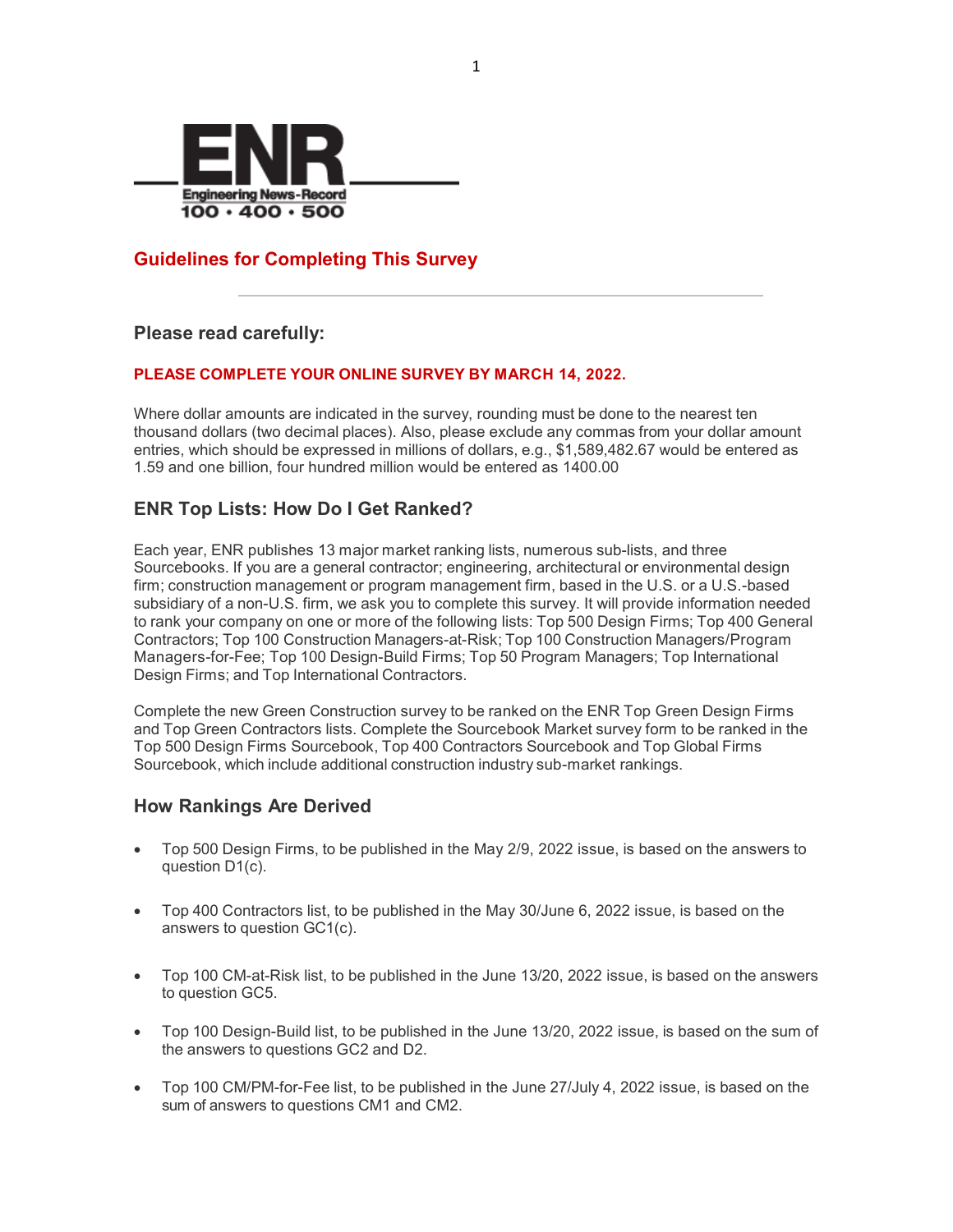- Top 50 Program Management Firms list, to be published in the June 27/July 4, 2022 issue, is based on the answers to question CM2.
- Top 225 International Design Firms list, to be published in the August 8/15, 2022 issue, is based on the answers to Question D1(b).
- Top 250 International Contractors list, to be published in the August 22/29, 2022 issue, is based on the answers to Question GC1(b).

#### **Subsidiaries:**

We do not permit reporting or ranking by a subsidiary of any parent firm that already reports revenue or fees of that subsidiary in the parent's survey. A subsidiary and parent firm may be listed on the same or parallel list ONLY if the parent specifically omits the subsidiary's revenue in its own survey.

### **Other ENR Surveys:**

#### **Top 200 Environmental Firms:**

If you wish to participate in the ENR Top 200 Environmental Firms survey, you must complete a separate survey form to be distributed by email in April 2022. That list will be published in the July 25/August 1, 2022 issue of ENR. To be added to the distribution list, please email a request with your company name and address, name and title of the person to whom we should send the survey, phone number and email address to the ENR Environmental Services team at [ENRT200env@enr.com.](mailto:ENRT200env@enr.com)

#### **Green Buildings:**

If you wish to be considered Top Green Design Firms and Top Green Contractors lists, you must complete the Green Buildings survey, which launches as part of the package with the Top 100/400/500 survey. Both the Top Green Design Firms list and the Top Green Contractors list will appear in the September 19/26, 2022 issue.

#### **Top 600 Specialty Contractors:**

If you are a subcontractor or contractor working in a construction specialty trade, you should participate ONLY in the ENR Top 600 Specialty Contractor survey, to be published on October 17/24, 2022. Survey notices for this list will be emailed late July. To be placed on the distribution list for the separate Top 600 Specialty Contractors survey, please email a request with your company name and address, and the name and title of the person to whom we should send the survey, and email me at [kellerj@enr.com.](mailto:kellerj@enr.com)

• *Special Note About Subcontractors***:** For contractors, a firm can appear on the Top 400 General Contractors list or the Top 600 Specialty Contractors list, but not on both lists. If your firm performs primarily general contracting work, you should participate in the Top 400 survey. If you are a subcontractor or specialty trade contractor, you should participate in the Top 600 Specialty Contractors survey. If you are a subcontractor or specialty trade contractor and feel you have received this survey by mistake, please let us know so we may place you on our Top 600 distribution list instead. Such notices should be emailed to me at [kellerj@enr.com.](mailto:kellerj@enr.com)

#### **Sourcebook Market:**

To participate in this more detailed market survey, please take the revenue totals for the general market sectors you have provided in Question GC3 [for contractors] and Question D6 [for design firms] and apportion the totals in the appropriate market sectors on the Sourcebook Market Survey. Participation in the ENR Sourcebook Market Survey is not required to be ranked on the ENR Top 400 Contractors or Top 500 Design Firms lists. However, failure to complete the Sourcebook Market survey will disqualify firms from being ranked on the various market sector lists to be published in the ENR Top 500 Design Firms Sourcebook, to be published the July 11/18, 2022 issue of ENR and in the ENR Top 400 Contractors Sourcebook, to be published in September 19/26, 2022 issue of ENR. Note that your responses to the ENR Top 400/500 Sourcebook automatically qualifies you for ranking in the ENR Global Sourcebook to be published in December 12/19, 2022 issue of ENR.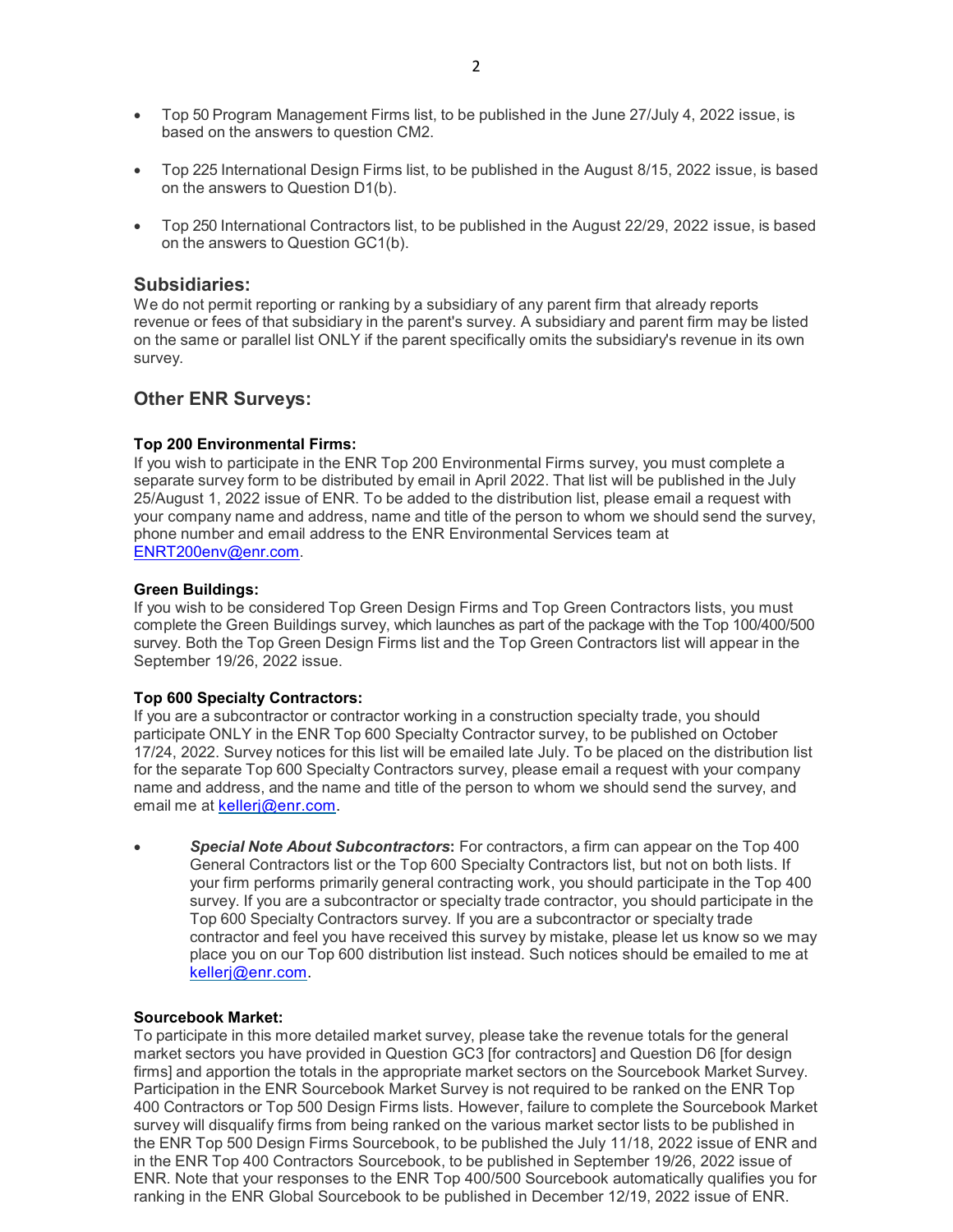For more on ENR Sourcebook lists: see <http://www.enr.com/toplists/Sourcebook> or contact Jon Keller, Associate Editor, at [kellerj@enr.com.](mailto:kellerj@enr.com)

#### **ENR Regional Publications:**

The ENR Regional Publications have their own Top Design Firms and Top Contractors surveys. Participation in the Top 100/400/500 survey *does not* mean you will also be ranked on the ENR Regional Design or Contractors lists, and participation in the ENR Regional Design Firms survey or the ENR Regional Contractors survey does not mean you will be ranked on the ENR Top 500 or Top 400. To be put on the email notice list for the ENR Regional Top Design Firms, Top Contractors or Top Specialty Contractors list, please email the editor(s) for your region(s), or email me at [kellerj@enr.com:](mailto:kellerj@enr.com)

- **ENR California** Calif., Hawaii [berardie@enr.com](mailto:ricej@enr.com)
- **ENR Mid-Atlantic** D.C., Del., Md., Pa., Va., W. Va. [ricej@enr.com](mailto:ricej@enr.com)
- **ENR Midwest** Ill., Ind., Iowa, Kan., Ky., Mich., Minn., Mo., Neb., Ohio, Wis. [yodersj@enr.com](mailto:yodersj@enr.com)
- **ENR Mountain States** Colo., Idaho, Mont., N.D., S.D., Utah, Wyo. [shawm@enr.com](mailto:shawm@enr.com)
- **ENR New England** Conn., Maine, Mass., N.H., R.I., Vt. [ricej@enr.com](mailto:ricej@enr.com)
- **ENR New York** N.J., N.Y. [cubarrubiae@enr.com](mailto:cubarrubiae@enr.com)
- **ENR Northwest** Alaska, Ore., Wash. [berardie@enr.com](mailto:ricej@enr.com)
- **ENR Southeast** Ala., Fla., Ga., N.C., P.R., S.C., Tenn. [judys@enr.com](mailto:judys@enr.com)
- **ENR Southwest** Ariz., N.M. , Nev. [poirierl@enr.com](mailto:poirierl@enr.com) or [shawm@enr.com](mailto:shawm@enr.com)
- **ENR Texas & Louisiana** Ark., La., Miss., Okla., Texas [poirierl@enr.com](mailto:poirierl@enr.com)

### **In determining 2021 rankings, ENR will:**

- Base the Top 500 Design Firms rankings on revenue for design and design-related services, excluding revenue for construction management, program management, procurement and other non- design services.
- Base the Top 400 Contractors ranking on the revenue derived by each firm from construction contracts, the construction portion of design-build contracts and construction management work that involves financial risk equivalent to that of a general contractor.
- Permit contractors that also have design operations to participate in the Top 500 Design Firms survey based solely on their design and design-related revenue. Designers doing general contracting and construction management with financial risk will be eligible to appear on the Top 400 Contractors list, based on revenue from that work.
- Publish a separate ranking of The Top 100 CM Firms based on revenue for construction management and program management performed as a professional service on a fee-only basis, with the firm working as an agent of the owner. Contractors and design firms both are eligible for this list. The feature also will include a ranking of the Top 100 CM Firms at- risk.
- Publish a ranking of the Top International Design Firms, which will include revenue data on a U.S. design firm's work abroad, derived from this survey. There is no separate international survey for U.S. design firms.
- Publish a ranking of the Top International Contractors, which will include revenue data on a U.S. contractor's work abroad, derived from this survey. There is no separate international survey for U.S. contractors.
- Not rank firms that fail to submit an independent verification of revenue and/or revenue figures or a statement signed by the firm's chief executive officer attesting to the accuracy of the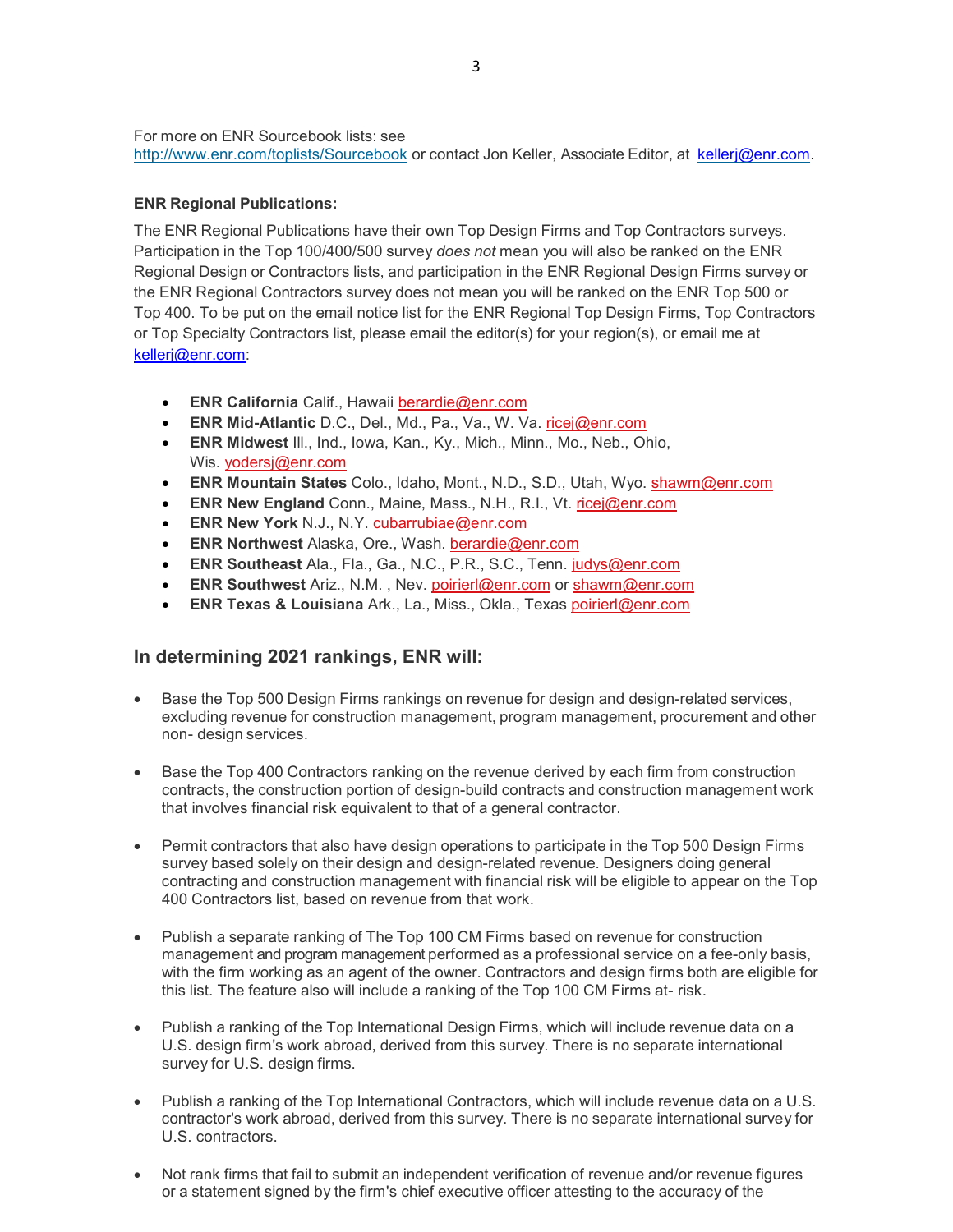numbers reported. A statement is provided at the end of the survey for your convenience.

• Permit wholly owned, U.S.-based subsidiaries of international firms to appear on the Top 400 Contractors or Top 500 Design Firms list only if revenue listed is for that subsidiary only, and does not include revenue from the foreign parent or other, separate foreign subsidiaries of the parent company.

## **Construction contracting revenue (questions GC1, GC2, GC3, GC5)**

The Top 400 Contractors will be ranked based on gross revenue derived from general contracting, construction management at-risk, the construction portion of design-build activities and equipment procurement and installation services as part of an overall construction contract.

**IMPORTANT:** Report only your firm's share of revenue from projects, not the total revenue generated for all parties to a project. Your total revenue should not exceed that reported on a 10-K or similar financial report.

#### **Include the following in computing your construction contracting revenue for ranking purposes:**

- Prime contracts awarded to you by the owner.
- Your share of joint venture contracts.
- Subcontracts received from other contractors.
- The construction portion only of integrated design-build contracts.
- The value of installed plant equipment but only if the procurement and the installation are included in the scope of your construction contract (see "additional notes" below).
- CM contracts at-risk where your firm's financial responsibility and exposure are similar to that of a general contractor (see guidelines to questions CM1&CM2 - Construction Management).

#### **Exclude from revenue:**

- Revenue from subsidiaries or internal corporate groups, divisions or business units engaged exclusively in non-construction activities.
- Revenue from manufacturing and sales, leases or rental of products or equipment.
- Revenue from the company's own production operations unrelated to construction, such as ownership of oil or mineral exploration and extraction operations.
- Revenue from design-only or design-related services. This revenue should be included in question D1.
- Revenue from fee-based construction management contracts where your firm's financial responsibility and exposure are not similar to that of a general contractor. This revenue should be included in question CM1.
- Revenue from pure program management services with no contracting component. This revenue should be included in question CM2.
- Rental, lease and property development income.
- Investment or interest income.
- Revenue derived from sales of corporate assets.
- The design portion of integrated design-build contracts (This revenue should be included in question D2).

#### **Additional notes**

To include the value of installed equipment in your revenue, you must have prime responsibility for specifying and procuring the equipment (see definition of procurement under CM). In most cases, this means that the value of the equipment flows through your books. If it does not enter your accounting system, do not report the value of the equipment unless you have a specific procurement contract giving you prime responsibility for it.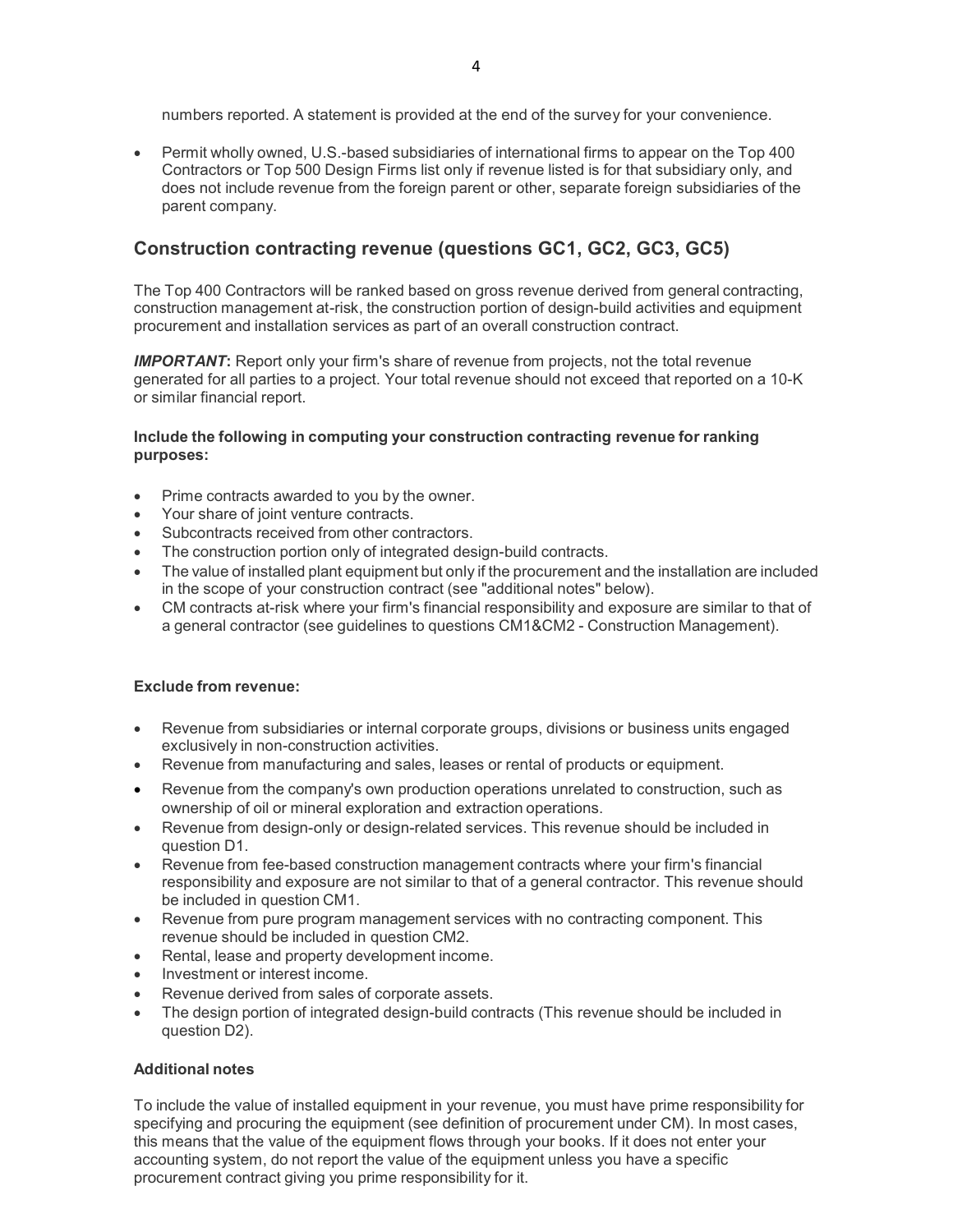Do not report:

- The value of equipment that is purchased by the owner.
- Installation cost for equipment installed by the owner, manufacturer or other contractor.
- Rolling stock, such as rail cars in transportation systems, mining equipment, etc.

**Design-Build revenue (question GC2)** -- Please report how much contracting revenue from question GC1 your company derived from projects using design-build project delivery systems where your company is a party to or signatory to the design-build contract. Please do not include any revenue from projects where your company is a subcontractor to the primary design-build team. **Important:** If you enter into a design-build contract and subcontract the design portion of the contract to third parties, report the *total* of the revenue from the design-build contract here.

**Contracting Project categories (question GC3)** -- Please show the amount of contracting revenue indicated in questions GC1(a) and GC1(b) that your company derived from the following 11 project categories. For a fuller illustration of what should be included in the respective categories, please refer to the Sourcebook Market Survey. Please note: figures provided in question GC3 will be used as the starting point for your Sourcebook Market Survey.

- **A. General building:** Includes commercial buildings, offices, stores, shopping centers, warehouses, R&D facilities, educational facilities, government service buildings, hospitals, medical facilities, and other institutional buildings, hotels and residential buildings and one- or two-family homes.
- **B. Industrial process:** Includes pulp and paper plants, steel plants, non-ferrous metal refineries, chemical plants, food processing and pharmaceutical plants.
- **C. Manufacturing:** Includes auto assembly plants, electronic assembly, semiconductor plants, parts plants, textile mills, aerospace, etc.
- **D. Water supply:** Includes dams, reservoirs, water transmission lines, distribution mains, irrigation canals, filtration and treatment plants, pumping and desalination plants, etc.
- **E. Sewerage/solid waste disposal:** Includes sanitary and storm sewers, treatment plants, pumping plants, industrial waste disposal.
- **F. Transportation:** Includes airports, bridges, highways, roads, canals and locks, river channelization, dredging, marine and port facilities, piers, railroads, mass transit, tunnels.
- **G. Hazardous waste:** Includes chemical and nuclear waste projects, asbestos removal, lead abatement, etc.
- **H. Power:** Includes fossil fuel, nuclear, thermal and hydroelectric power plants, waste-toenergy plants, transmission lines, substations, cogeneration plants.
- **I. Petroleum:** Includes refineries, natural gas, petrochemical plants, offshore oil facilities, pipelines, etc.
- **J. Telecommunications:** Includes transmission lines & cabling, towers & antennae, data centers, etc.
- **K. Other:** Includes projects that do not fit into the above 10 market categories. Please specify.

**New construction contracts (question GC4) --** Please report the value of all new contracts that your firm won in 2021 that would be eligible for calculating construction contracting revenue for ENR ranking purposes (see above).

**CM-at-risk (question GC5)** -- This type of work is distinguished by the legal liability held by the company when its activities are similar to those of a general contractor. A firm will be considered to have an "at-risk" contract if it (a) is financially liable for the value of the project, (b) contracts directly with prime or subcontractors, (c) offers a guaranteed maximum price to the owner for the project, or (d) in other ways carries the financial liabilities and risks traditionally associated with a general contractor. **Caution:** For survey purposes, CM-at-risk will be treated as general contracting. Report revenue from these contracts in question GC5 and make sure that you include that figure in your calculations for question GC1. Do not report revenue for these at-risk projects in the construction management-for-fee section of the survey form, question CM1.

# **Design and design-related revenue (questions D1, D2, D3, D6)**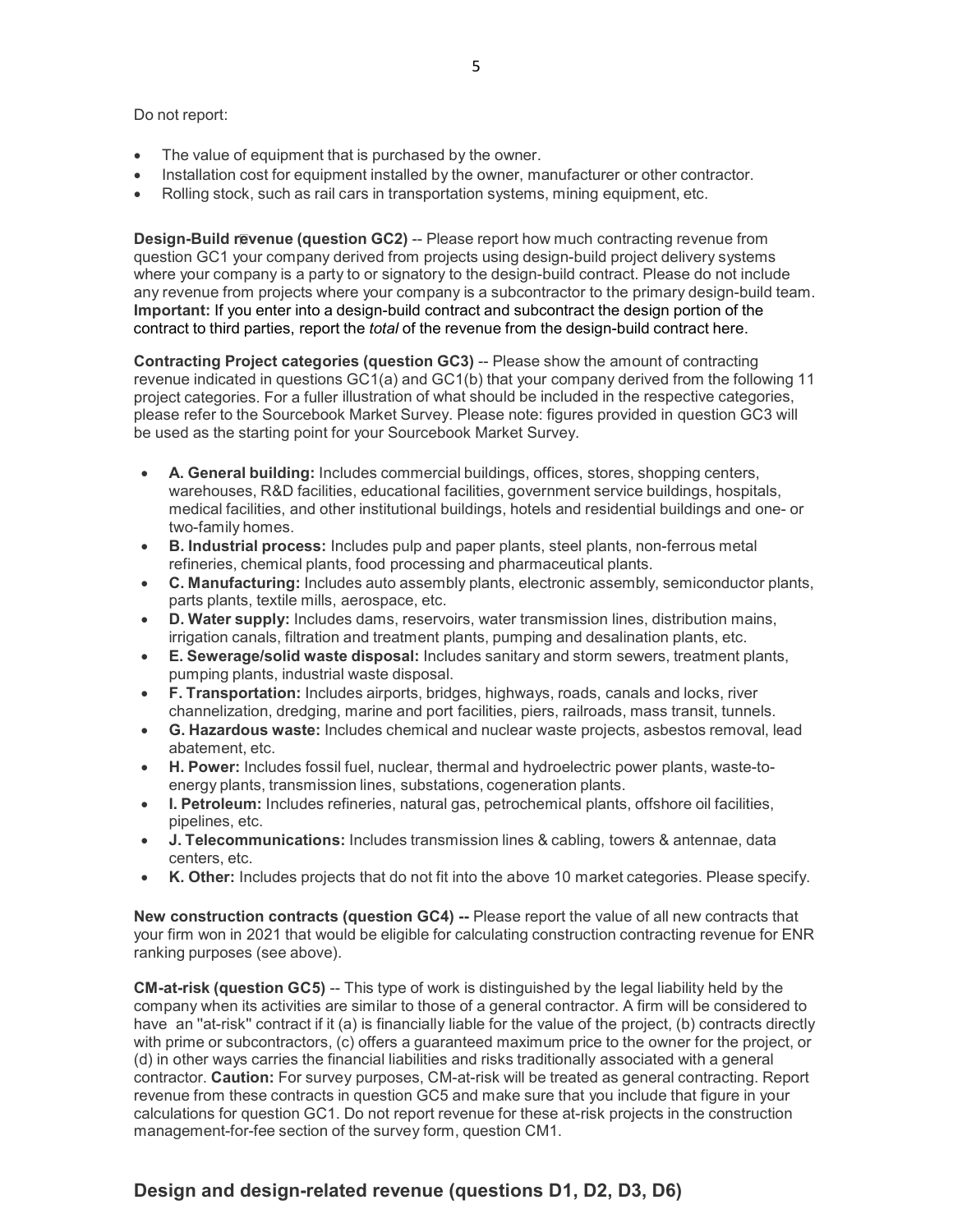**Include the following in your computation of revenue for design** services (i.e., architectural, engineering or planning):

- **Studies**
- **Designs**
- Plans
- Reimbursable staff loans
- Temporary staff transfers
- Inspections and testing relating to project construction
- The design portion only of integrated design-build contracts.

#### **Exclude the following:**

- Construction management or project management done on a fee- only or at-risk basis (report in question CM1 and GC5 respectively).
- Professional service fees from pure program management service contracts. These fees should be included in question CM2. Revenue from management oversight services that are included as part of the overall design contract, however, should be reported here and not in question CM2.
- Research and development that is not construction related.
- Product design or testing done for non-construction-related activities.
- Pass-through for procurement services.
- The construction portion of integrated design-build contracts (include this in question GC2).

# **Design-build revenue (question D2)**

Please include only design revenue reported in question D1 from projects where the firm is a principal or party to a design-build contract, either as the primary signatory, joint venture partner or as part of a design-build team. Do not include design revenue from projects delivered by designbuild where your firm assumes none of the risks of the project beyond those typically borne by a design firm in projects delivered by other project delivery systems. Contracting revenue from designbuild projects should be reported in question GC2 for ranking under the Top 400 Contractors list.

### **Architectural service revenue (question D3)**

In 2005, ENR's sister publication, *Architectural Record Magazine* published its first ever ranking of the largest architectural practices in the U.S. based on data from this ENR survey of the Top 500 Design Firms.

In this question, we are asking how much of your firm's design revenue reported in question D1(c) was derived from architectural services. This includes revenue from architecture, interiors architecture, and revenue passed through to other design firms. See <https://www.architecturalrecord.com/articles/15197-top-300-us-architecture-firms-of-2021> for the 2020 Architectural Record Top 300 Architectural Firms list.

# **Design Project categories (question D6)**

These are the same as in question GC3. Please indicate the amount of design revenue indicated in questions D1(a) and D1(b) that your company derived from the following 11 project categories outlined in question GC3) (above). For a fuller illustration of what should be included in the respective categories, please refer to ENR's Sourcebook Market Survey. Please note that these figures provided in question D6 will be used as the starting point for your completion of the Sourcebook Market Survey.

## **Guidelines for (CM) construction management and program management (questions CM1 and CM2)**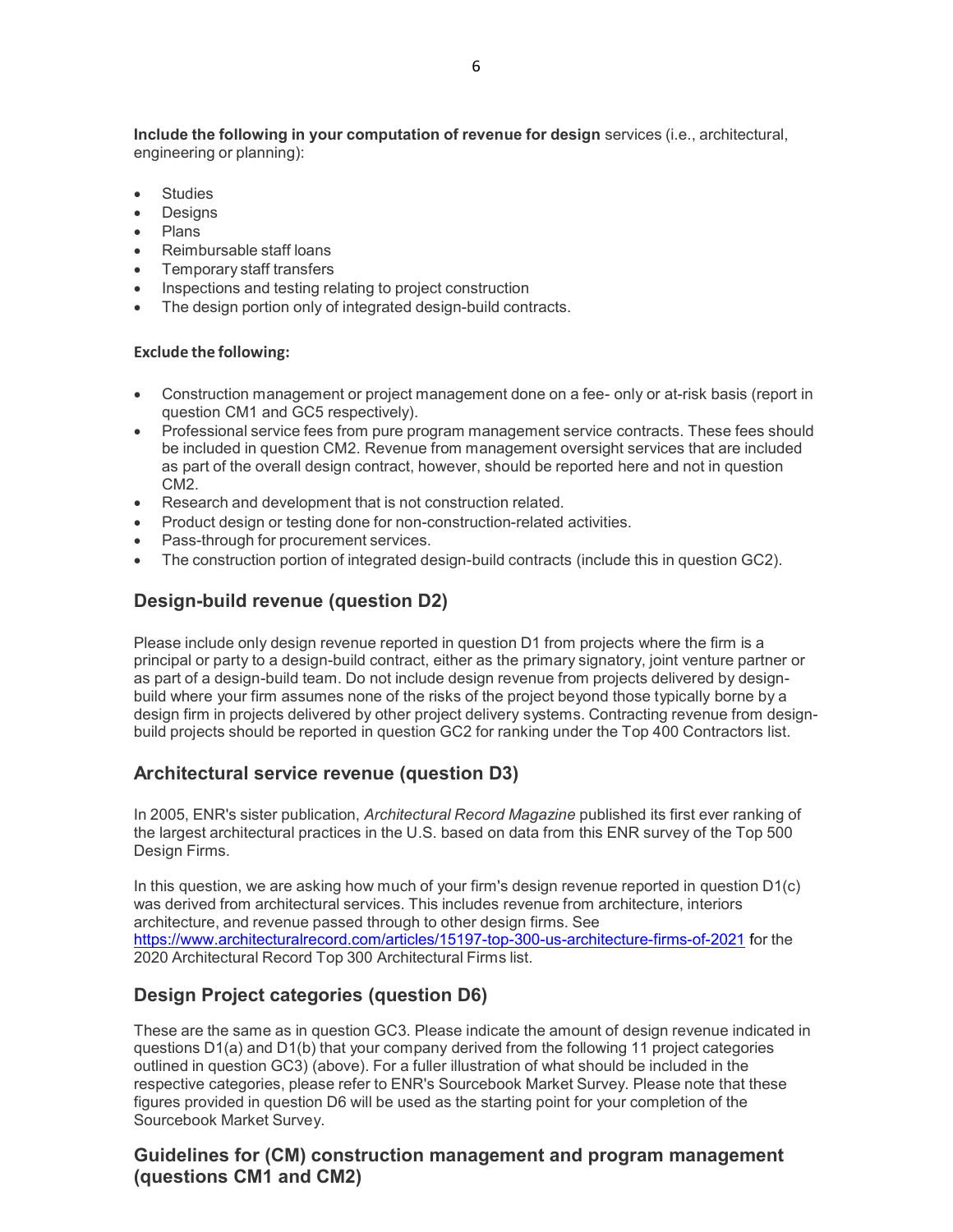For the purposes of its surveys, ENR makes a distinction between three basic types of constructionrelated management contracts. Figures reported should cover only those services performed during 2021.

- **CM-at-risk**—Please report CM-at-risk revenue on question GC5 and make sure that you include that figure in your calculations for question GC1. Do not report revenue for these at-risk projects in the construction management-for-fee section of the survey, question CM1.
- **CM-for-fee (question CM1)** -- This type of CM work is distinguished from CM-at-risk by the legal liability held by the CM when its activities are similar to those of an architect or engineer. A CM will be considered to have a ''for-fee'' CM contract if it (a) is financially liable only for its fee, (b) does not contract directly with prime or subcontractors and (c) assumes none of the contractual or customary responsibilities or duties of a contractor. Most traditional CM contracts are of this type. For ENR's surveys, CM-for-fee work will be included only in the rankings of the Top Construction Managers. It will be excluded from both the Top 500 and Top 400 surveys. Revenue may include the fixed fee and the cost of employees working on the project, but exclude pass-through payments for the purchase of materials and equipment and the payment of contractors.
- **Program management-for-fee (question CM2) --** Include professional service fees from contracts to assist owners in the analysis, planning, financing, managing and coordination of construction needs on multiple projects for a single owner. We are asking solely for fees generated from providing program management services. This does not include revenue from the design and construction of the project itself, or pass-throughs or other revenue that passes through your books in the course of administering or managing multiple contracts as owner's agent.

#### **Both CM-at-risk and CM-for-fee may include the following construction management activities:**

- **Construction management** -- Responsibility for selection and supervision of all contractors erecting structures and installing equipment where actual design and construction is performed by other firms. Construction manager may have a role in selecting design firms.
- **Project management** -- Responsibility for above plus procurement activities and possibly coordination of engineering and design for a single project (but not actual construction or equipment installation).
- **Procurement** -- Responsibility for developing and approving criteria for materials and equipment, developing bidding lists, evaluating bids and making recommendations to owner, placing orders, planning deliveries and making site inspections on an individual project. **NOTE:** Do not include the cost of materials and equipment that is passed through to suppliers in reporting revenue for construction and project management services.

# **Guidelines for International Work (questions GC8 & D9)**

- Please check only those countries where your firm had work in 2021, currently is working or has an office.
- International work is defined by ENR as based on the location of the project, not the office doing the work.
- The Caribbean Islands are a separate region and not part of Latin America.
- North African Arab countries such as Egypt, Libya, etc., should be reported under North Africa, not as the Middle East.

# **Business Information (questions M4 through M8)**

**Important:** The information provided for questions M4 through M8 is kept strictly confidential and **will not be disclosed**. The only information published from this section will be the list of subsidiaries in question M8. We strongly urge you to complete all the information requested in this section.